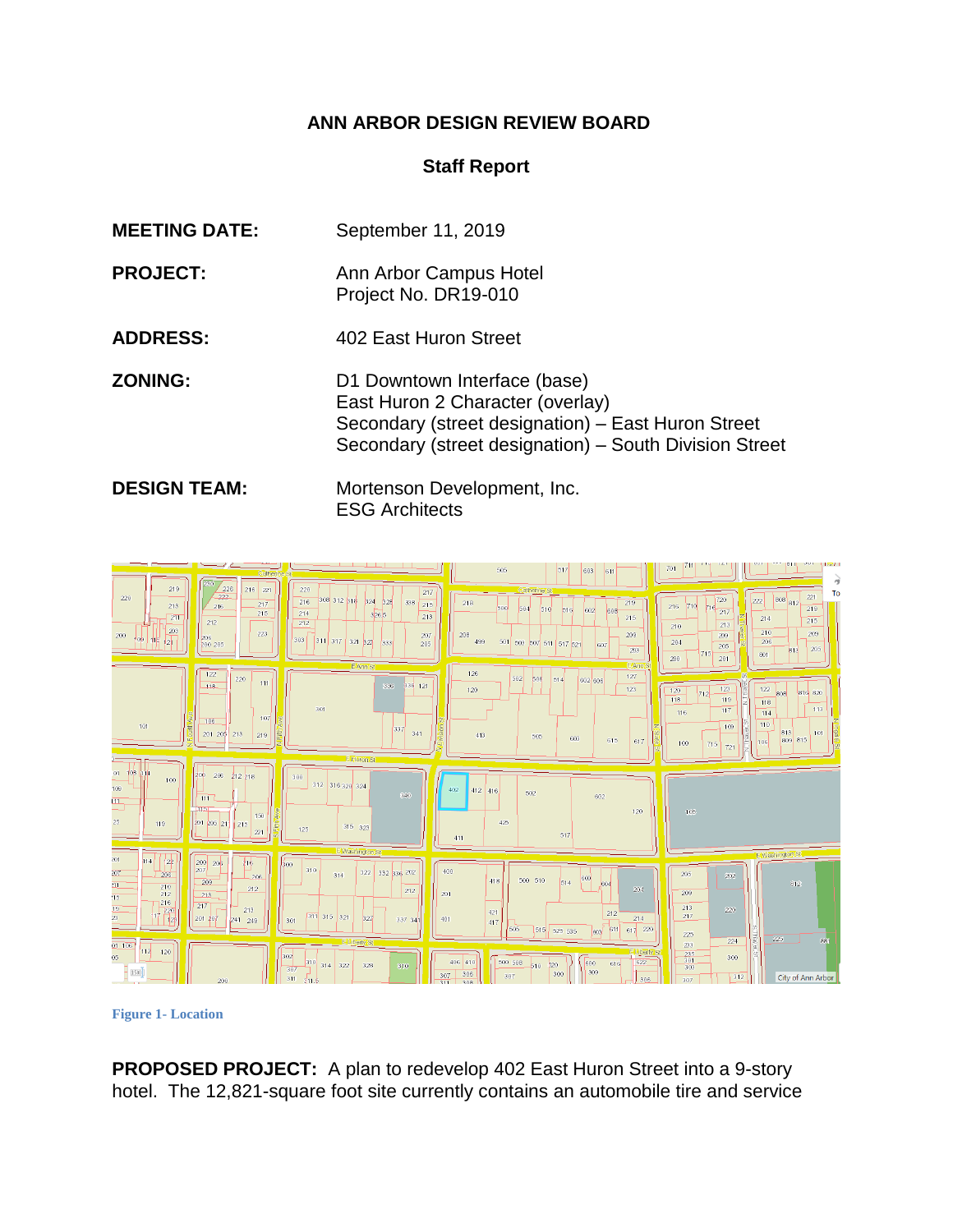station. The [design plan](https://etrakit.a2gov.org/etrakit3/viewAttachment.aspx?Group=PROJECT&ActivityNo=DR19-010&key=AD%3a1908140415189435) proposes to demolish the existing building and construct a 78,012-square foot, 9-story hotel in its place. The hotel fronts on South Division Street and is set back from East Huron Street to provide a pedestrian plaza on the north side of the site. A driveway, entered from Division and exiting onto Huron, wraps around the rear of the site to provide vehicle access, including valet parking, and services access.

Brick, in two colors, is the predominant exterior material. A strong metal-paneled corner distinguishes the main entry to the hotel. The base of the building is a transparent storefront including a canopy over the corner entrance and extending along both fronts. The development uses two premium options for additional floor area ratio, the green building LEED gold option (150% FAR increase) and the pedestrian plaza option (additional 8,000 square feet).



**Figure 2 - Perspective Sketch (looking southeast)**

The **design plan application** illustrates the proposed redevelopment.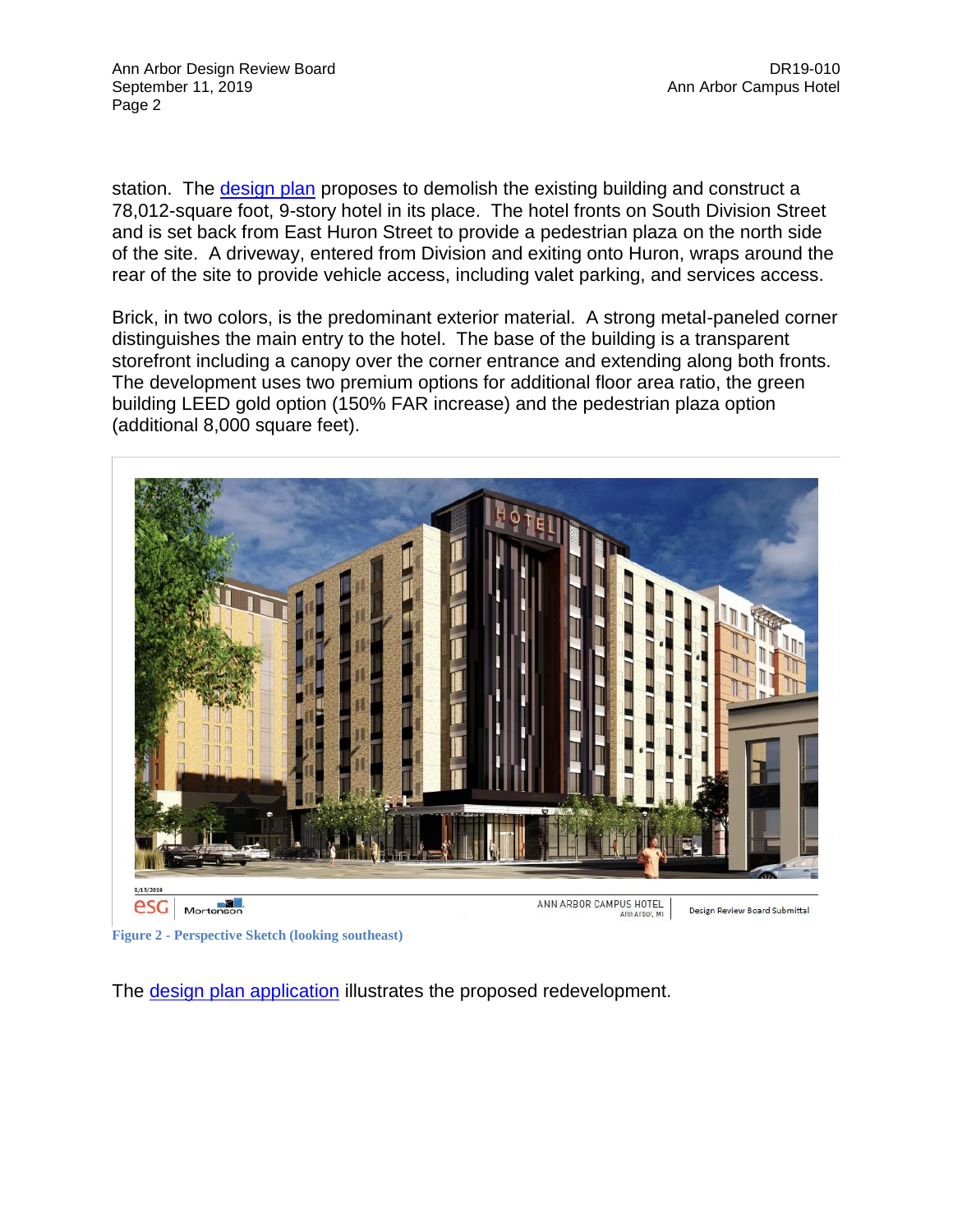## **STAFF COMMENTS:**

1. **Zoning Compliance (Area, Height, Placement).** The following provides a cursory review of the proposed development for compliance with the D2, East Huron 2 Character, secondary frontage designation area, height and placement regulations.

|                                    | <b>Requirement</b>                                                        | <b>Proposed</b>                                                          |
|------------------------------------|---------------------------------------------------------------------------|--------------------------------------------------------------------------|
| Lot Area                           |                                                                           | 12,821 sq ft                                                             |
| <b>Floor Area</b>                  | 51,284 sq ft standard<br>maximum, 78,515.5 sq ft<br>maximum with premiums | 78,012 sq ft<br>(Green Building and Pedestrian<br>Amenity premiums used) |
| <b>FAR (Floor Area Ratio)</b>      | 400% standard MAX, up<br>to 700% MAX with<br>premiums                     | 608% FAR                                                                 |
| <b>Front Setback-North</b>         | 0 ft MIN, 10 ft MAX                                                       | 8 ft approximately                                                       |
| <b>Front Setback-West</b>          | 0 ft MIN, 10 ft MAX                                                       | 0 ft                                                                     |
| Side Setback - South               | 0 ft                                                                      | 0 ft                                                                     |
| Side Setback - East                | $0$ ft                                                                    | 0 ft                                                                     |
| <b>Streetwall Height</b>           | Min 2 stories, Max 4<br>stories                                           | No apparent streetwall                                                   |
| <b>Offset at Top of Streetwall</b> | Average 5 ft MIN                                                          | No apparent streetwall or offset                                         |
| <b>Total Height</b>                | <b>180 ft MAX</b>                                                         | 101 ft approximately                                                     |
| <b>Massing Articulation</b>        | Not applicable                                                            |                                                                          |
| <b>Tower Diagonal</b>              | Not applicable                                                            |                                                                          |
| <b>Building Coverage</b>           | Not applicable                                                            |                                                                          |
| <b>Open Space</b>                  | Not applicable                                                            |                                                                          |

The proposed development does not appear to comply with the requirement for a streetwall and an offset at the top of the streetwall. Planned project modifications could be requested to modify these dimensional requirements if the project provides certain benefits.

2. **Site Context and Site Planning.** The design guidelines for context and site planning addresses the arrangement of buildings and features on the site, including how the site relates to its neighbors, and suggests preferred ways to express and articulate some of the minimum and maximum area, height, and placement standards. Staff finds the design team assessed the character of the adjacent streetscapes and buildings in keeping with the recommendations of the design guidelines and incorporated the positive characteristics into the proposed project. The following guidelines are particularly relevant: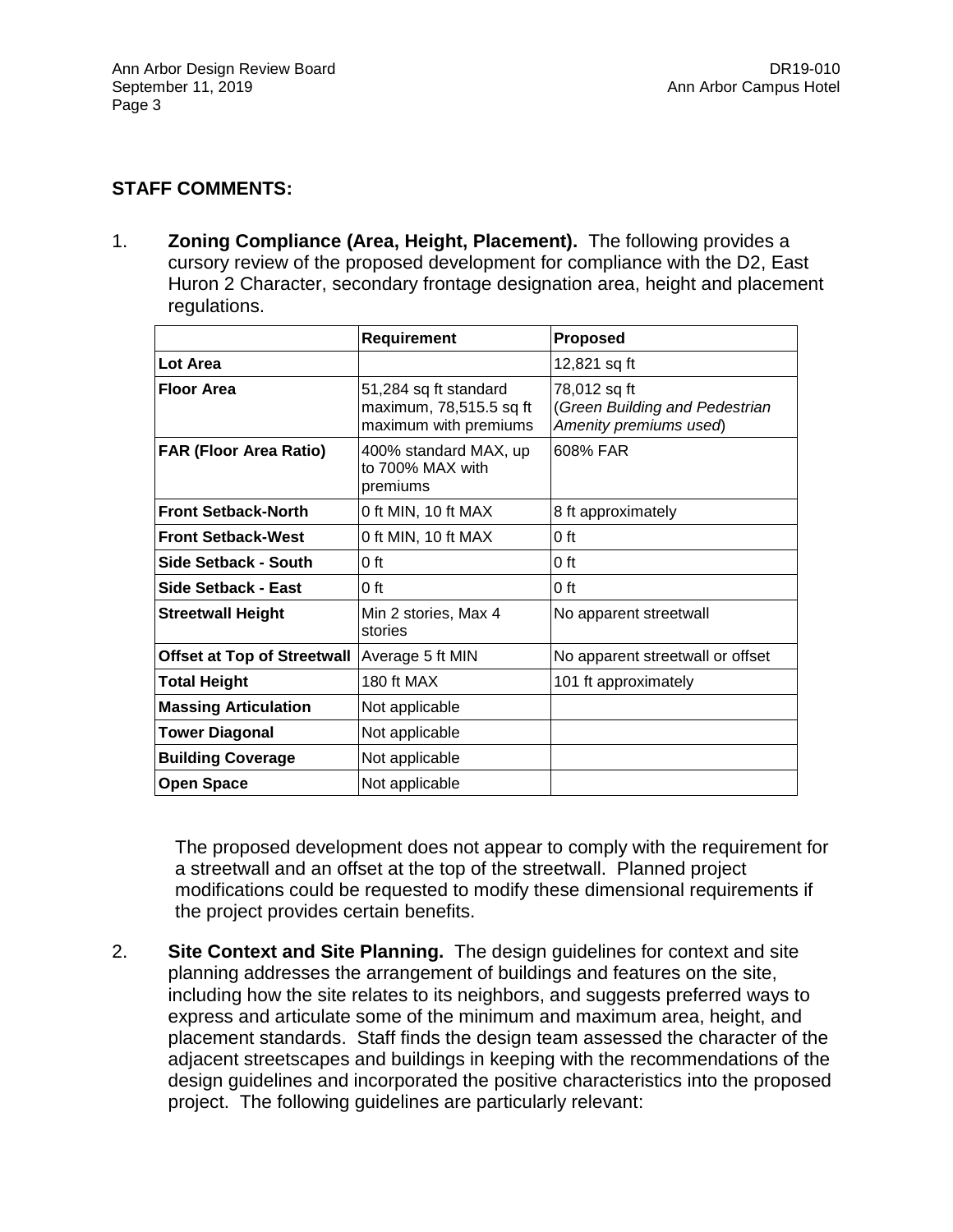- a. Guideline A.1.1 Positive characteristics of adjacent (and nearby) sites are reinforced.
- b. Guideline A.1.3 A dominant architectural features is provided at the corner.
- c. Guidelines A.3 The open space has an urban quality and character that enliven the street and enhance the pedestrian experience. It is located where there is a high level of pedestrian activity, is at the sidewalk level, is oriented to the street, provides dining opportunities and framing elements, and enriched with special paving and structures.
- d. Guideline A.4.1 The driveway, access points, and service areas minimize impact on pedestrians and maintain pedestrian safety, comfort, and circulation.
- 3. **Building.** The design guidelines for buildings focus on breaking down massing of larger buildings from their lower-scale neighbors. Staff find that the building mass has not been stepped away from the adjacent lower-scale buildings to the east, but does include most of the suggested strategies to visually divide the mass, provide clear definitions and a sense of scale. The following guidelines are particularly relevant:
	- a. Guideline B.1.1 Step taller building elements away from lower-scale buildings, locate taller elements at the intersection of streets
	- b. Guideline B.1.2 Vary the height of building modules, cornice lines and roof finish elements
	- c. Guideline B.1.3 Use a distinct horizontal molding to define the base, provide district change in ratio of solid to void to distinguish base from upper floors
- 4. **Building Elements.** Building elements include specific features that give character and detail to a building and influence the degree to which a new building contributes to the urban fabric. This section of the design guidelines call for features and architectural details at the street edge to have a direct impact on the quality of the pedestrian experience and creating an attractive and interesting street front. Staff find the design achieves the goals of the design guidelines for building elements. The following guidelines are particularly relevant:
	- a. Guideline C.1.1 First floor canopy that complement the design character of the building and its street front, wall surfaces with interesting detailing, textures and colors
	- b. Guideline C.2 Clearly define a primary entrance and orient it toward the